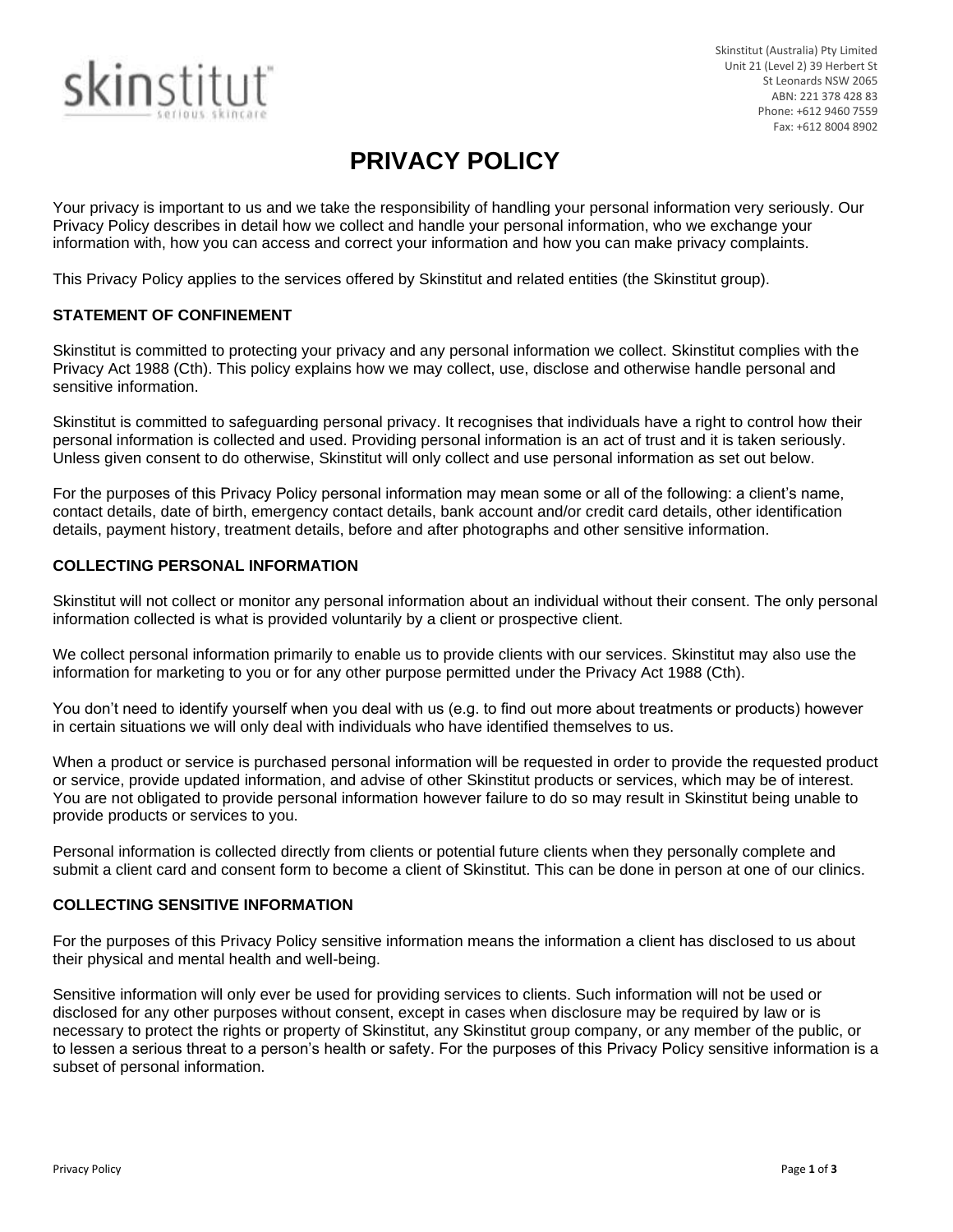# skinstitut

Skinstitut (Australia) Pty Limited Unit 21 (Level 2) 39 Herbert St St Leonards NSW 2065 ABN: 221 378 428 83 Phone: +612 9460 7559 Fax: +612 8004 8902

# **USE OF TRACKING TECHNOLOGIES**

Skinstitut uses tracking technologies such as cookies or web beacons to make use of the website and services as convenient as possible. Cookies are pieces of information that a web site transfers to a computer's hard disk for record keeping purposes. Web Beacon is a technical method that sends information related to the access to websites, when you browse websites, open or preview an HTML-formatted email. Most web browsers are set to accept tracking technologies such as cookies or web beacons. These tracking technologies do not themselves personally identify users, although they do identify a user's browser. These tracking technologies allow Skinstitut to monitor the Skinstitut web site, and to record how many people are using the different parts of the site. It is possible to set the browser to refuse tracking technologies such as cookies or web beacons, however, this may limit the services provided by Skinstitut's web site.

# **USING AND DISCLOSING YOUR PERSONAL INFORMATION**

Personal Information will be used for the following primary purpose:

- To fulfil obligations pursuant to a client's request for, and Skinstitut's agreement to provide, services, products and/or any other agreement between him/her and Skinstitut
- To render services to the client
- To provide information about products, services and/or special offers
- To obtain opinions or comments about products and/or services from members
- To record statistical data for marketing analysis from clients

Skinstitut may employ other companies or service providers to assist us in providing our services, including (but not limited to) marketing, market research, mail-house services, hosting and product development services, analysis of client lists and/ or consulting services. These third parties may have access to personal information that is needed to perform their specific function. They cannot use that information for other purposes.

Skinstitut recognise the trust with which individuals provide personal information, and such information will not be used or disclosed for any other purposes without consent, except in exceptional cases when disclosure may be required by law or is necessary to protect the rights or property of Skinstitut, any Skinstitut group company, or any member of the public, or to lessen a serious threat to a person's health or safety.

## **CONTACT BY SKINSTITUT**

Skinstitut does not send advertising information without obtaining prior consent. If an individual receives communications from Skinstitut which they do not wish to receive, they may remove their name from the marketing database by contacting Skinstitut, via the contact page on the website.

## **INDIVIDUALS' RIGHT OF ACCESS**

Individuals have the right to review personal and/or sensitive Information that may be recorded on the Skinstitut database. Information may be reviewed by submitting a written request for such access, via the contact page on the website or to Unit 21 (Level 2) 39 Herbert St, St Leonards NSW 2065, Australia.

A request may be made to delete or amend personal and/or sensitive information, and all reasonable steps to delete the information will be made, except where it is required for legal reasons, which includes but is not limited to the proper maintenance of medical and health records. Deletion or amendment of information may result in Skinstitut being unable to sell products directly and/or provide certain services including after sales services.

# **STORAGE AND SECURITY OF PERSONAL AND OR SENSITIVE INFORMATION**

Skinstitut takes all reasonable steps to keep secure personal information recorded and to keep this information accurate and up to date. The personal information is stored on secure servers if in digital format, or in locked areas if in hardcopy